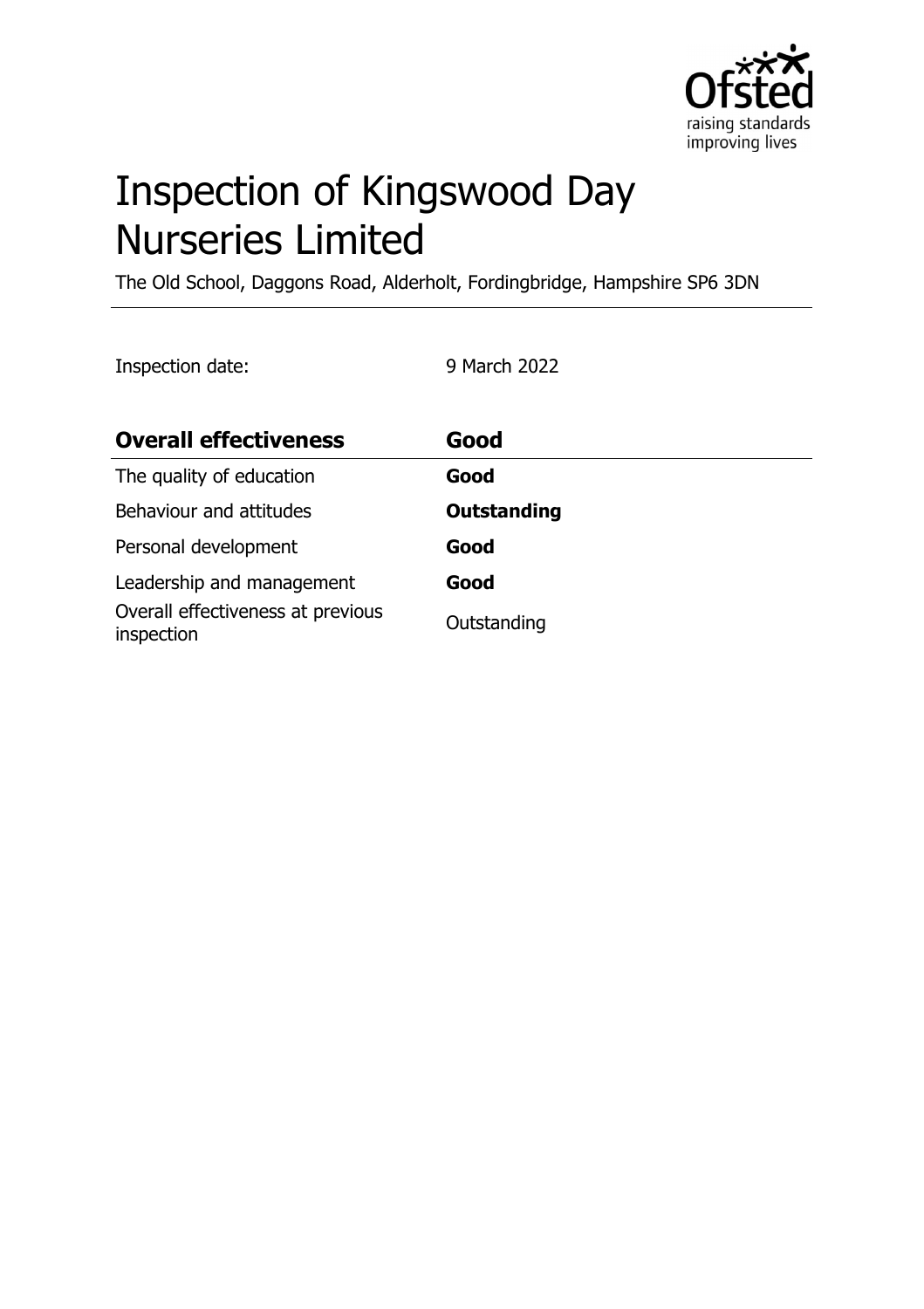

# **What is it like to attend this early years setting?**

#### **The provision is good**

Children are delighted to arrive at the setting and get started with their day. They begin conversations excitedly with staff who greet them. Children engage in daily forest-school sessions at a nearby site. Staff create a welcoming environment deep within the forest. Children play freely and independently. They learn about nature and how to assess and manage risks themselves. Children spend long periods of time concentrating on what they are doing, which helps them to deepen their knowledge. For example, they collect sticks and pinecones, and enjoy transferring them from one container to another.

Children behave extremely well as there is always something captivating for them to do. They are increasingly confident in offering ideas during group sessions. Children learn quickly how to focus their attention when listening to their friends and staff.

During the COVID-19 pandemic, staff kept in touch with all families. They suggested ideas and created a lending library of resources to help parents extend children's learning at home. Staff offered support to parents during this trying time. When children returned to nursery, staff focused their efforts on assisting children in settling in. They planned meaningful activities based on the children's interests and wants. Staff continue to work in excellent partnership with parents to find out about children's interests at home.

#### **What does the early years setting do well and what does it need to do better?**

- $\blacksquare$  The manager, who is also the owner, has clear intentions for the nursery's broad curriculum. She works with staff to decide collaboratively on their approach to this. They plan a curriculum based on the children's interests and learning needs. Their aim is to support children's progress through building on what they already know and can do. However, at times, staff do not recognise how to extend children's learning further as they play.
- $\blacksquare$  Children with special educational needs and/or disabilities (SEND) have the support that they need to make progress in their learning and development. Staff work closely with other professionals to identify targeted support to meet children's individual needs. Parents of children with SEND comment that they feel very well supported.
- Staff place a strong focus on developing children's speaking and listening skills. Those working with babies provide resources, such as soil and shredded paper, to bring stories to life and keep children interested. Staff have made good use of recent training to support children of all ages to develop confident communication skills. This includes using sign language to support children's understanding of spoken words.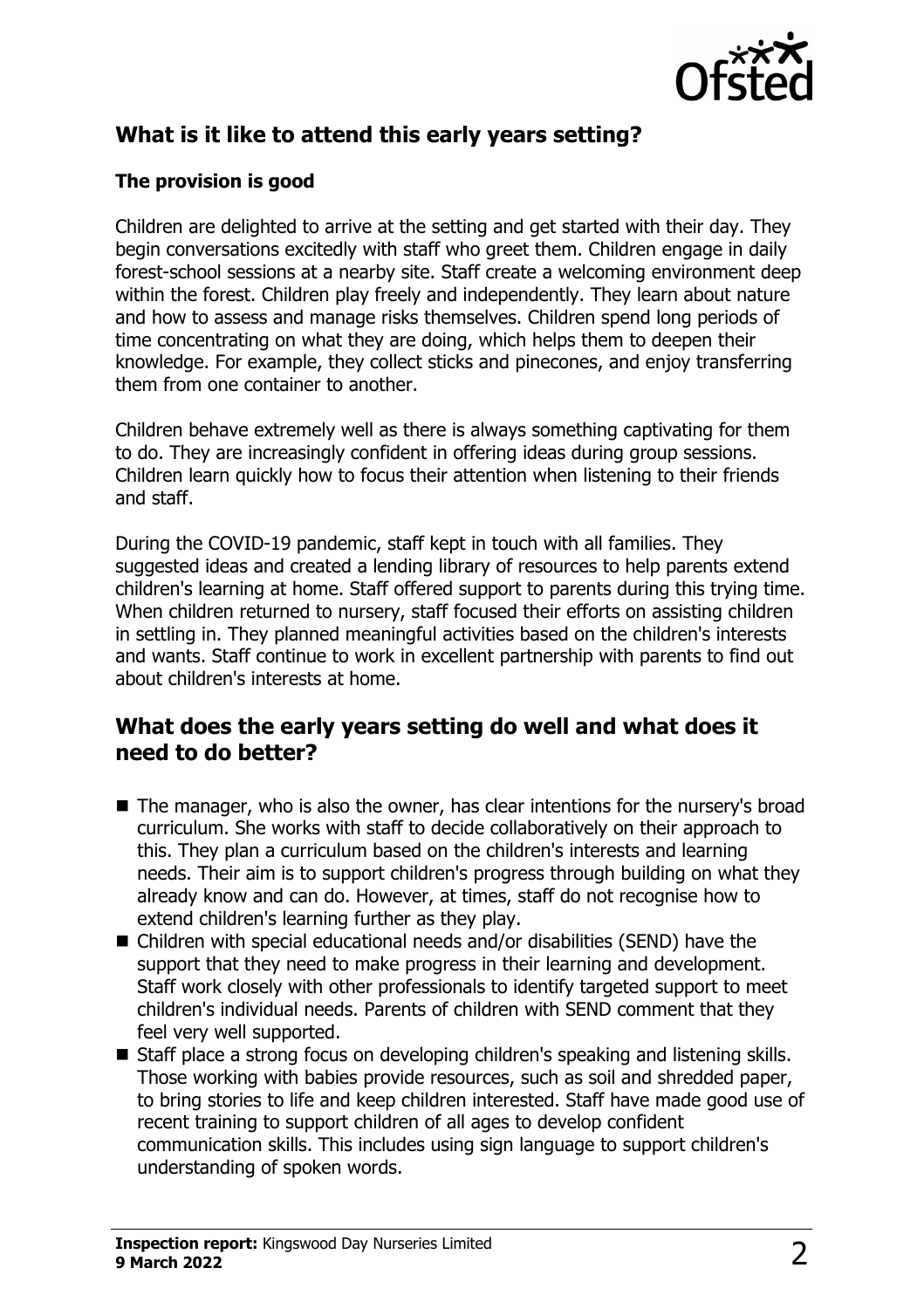

- $\blacksquare$  Children are busy and motivated learners. They explore a wide variety of interesting resources that can be used in different ways. Children use them imaginatively and play creatively. For instance, they successfully connect guttering and tubes together to build very long car runs around the forest floor. Older children show good problem-solving skills and work closely alongside each other to find a solution to get balls stuck in a tube.
- $\blacksquare$  Children have very good opportunities to develop their physical skills. The setting benefits from its rural location and wide-open spaces. Children have plenty of space to run, climb, jump, dig, slide and balance. Younger children have fun as they swing in a hammock and older children take their turn on the swings.
- $\blacksquare$  Staff feel valued and work well as a team. They receive regular supervision and access training that enables them to carry out their roles and responsibilities well. The manager understands the pressure that staff are under and how hard they work. The manager and staff reflect regularly on practice and are committed to continuous development with a clear action plan for improving the care they provide.
- $\blacksquare$  Staff get to know and understand each child very well. They make strong connections with parents and families. Highly effective communication systems are in place to share precise information about children's care and learning needs. Parents are extremely complimentary about the staff and the progress that their children make in their learning. They describe that the staff are 'like extended family' and that they are 'grateful for the level of care' their children receive.

# **Safeguarding**

The arrangements for safeguarding are effective.

Staff have a good understanding of the indicators that may suggest that a child is at risk of harm. They understand what they should do if they have concerns. Staff wear lanyards that contain key safeguarding information which they can refer to at any time. The manager carries out thorough recruitment processes. She checks to ensure that staff are suitable to work with children. Ongoing supervision meetings ensure that staff's child protection knowledge is up to date. Staff assess risks in the setting and the forest environment, making sure that children can play and explore safely. Children learn about road safety and how to keep safe when exploring the forest.

### **What does the setting need to do to improve?**

#### **To further improve the quality of the early years provision, the provider should:**

 $\blacksquare$  support staff further to make the most of teachable moments to extend children's learning as they play.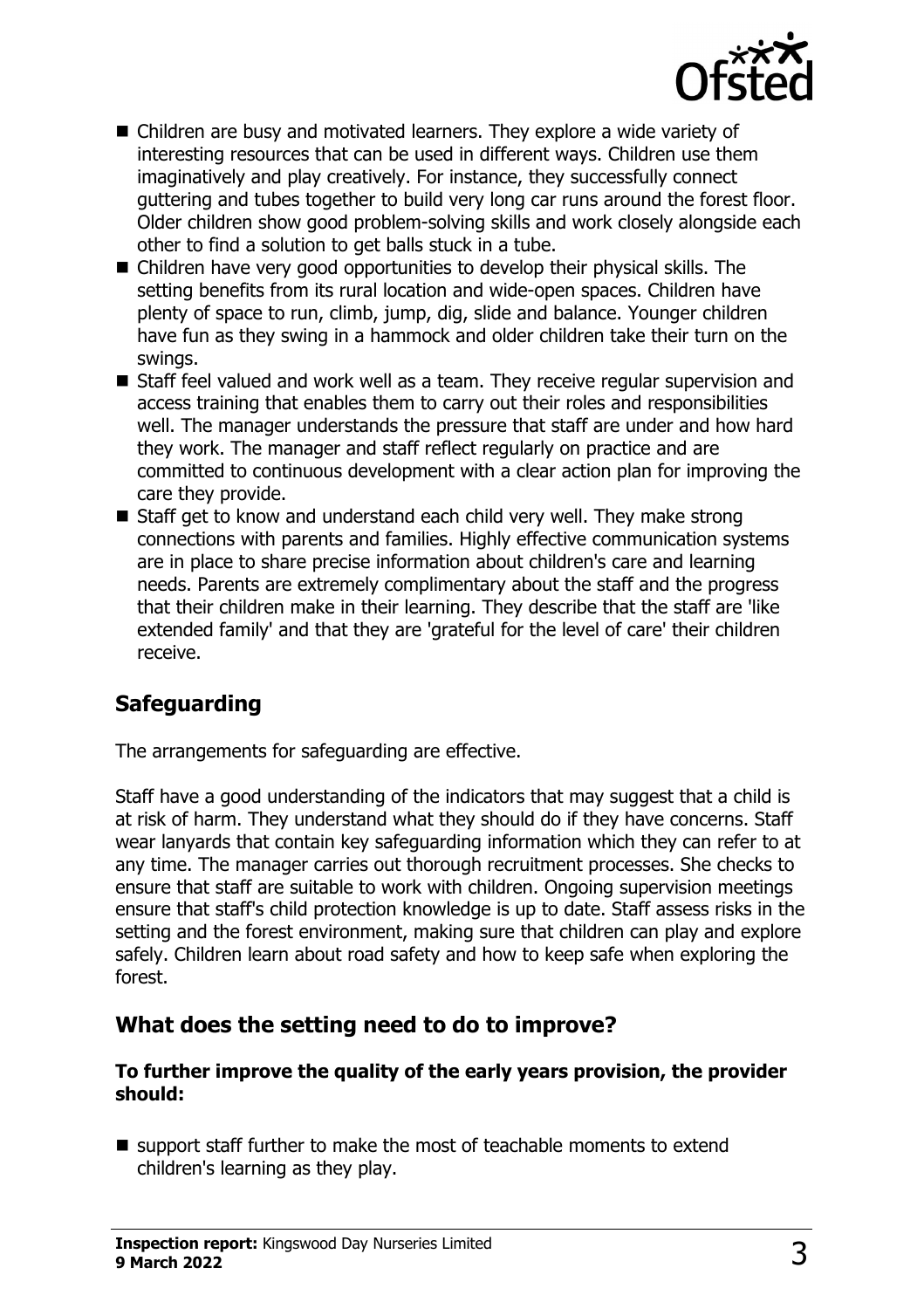

| <b>Setting details</b>                         |                                                                                      |
|------------------------------------------------|--------------------------------------------------------------------------------------|
| Unique reference number                        | EY280673                                                                             |
| <b>Local authority</b>                         | <b>Dorset</b>                                                                        |
| <b>Inspection number</b>                       | 10125837                                                                             |
| <b>Type of provision</b>                       | Childcare on non-domestic premises                                                   |
| <b>Registers</b>                               | Early Years Register, Compulsory Childcare<br>Register, Voluntary Childcare Register |
| Day care type                                  | Full day care                                                                        |
| Age range of children at time of<br>inspection | $0$ to $4$                                                                           |
| <b>Total number of places</b>                  | 42                                                                                   |
| Number of children on roll                     | 87                                                                                   |
| Name of registered person                      | Kingswood Day Nurseries Limited                                                      |
| Registered person unique<br>reference number   | RP908163                                                                             |
| Telephone number                               | 01425 656451                                                                         |
| Date of previous inspection                    | 13 January 2014                                                                      |

### **Information about this early years setting**

Kingswood Day Nursery registered in 2004. The nursery is privately owned. It operates from a former school premises on the edge of the village of Alderholt, in Dorset. The nursery is open Monday to Friday, from 7.45am until 6pm, for 50 weeks of the year (closing a week in August and over the Christmas period). They offer funded education for two-, three-, and four-year-old children. The nursery employs 12 members of staff who work directly with the children. Of these, ten hold an appropriate childcare qualification at level 3 and two at level 5.

# **Information about this inspection**

**Inspector** Rachel Cornish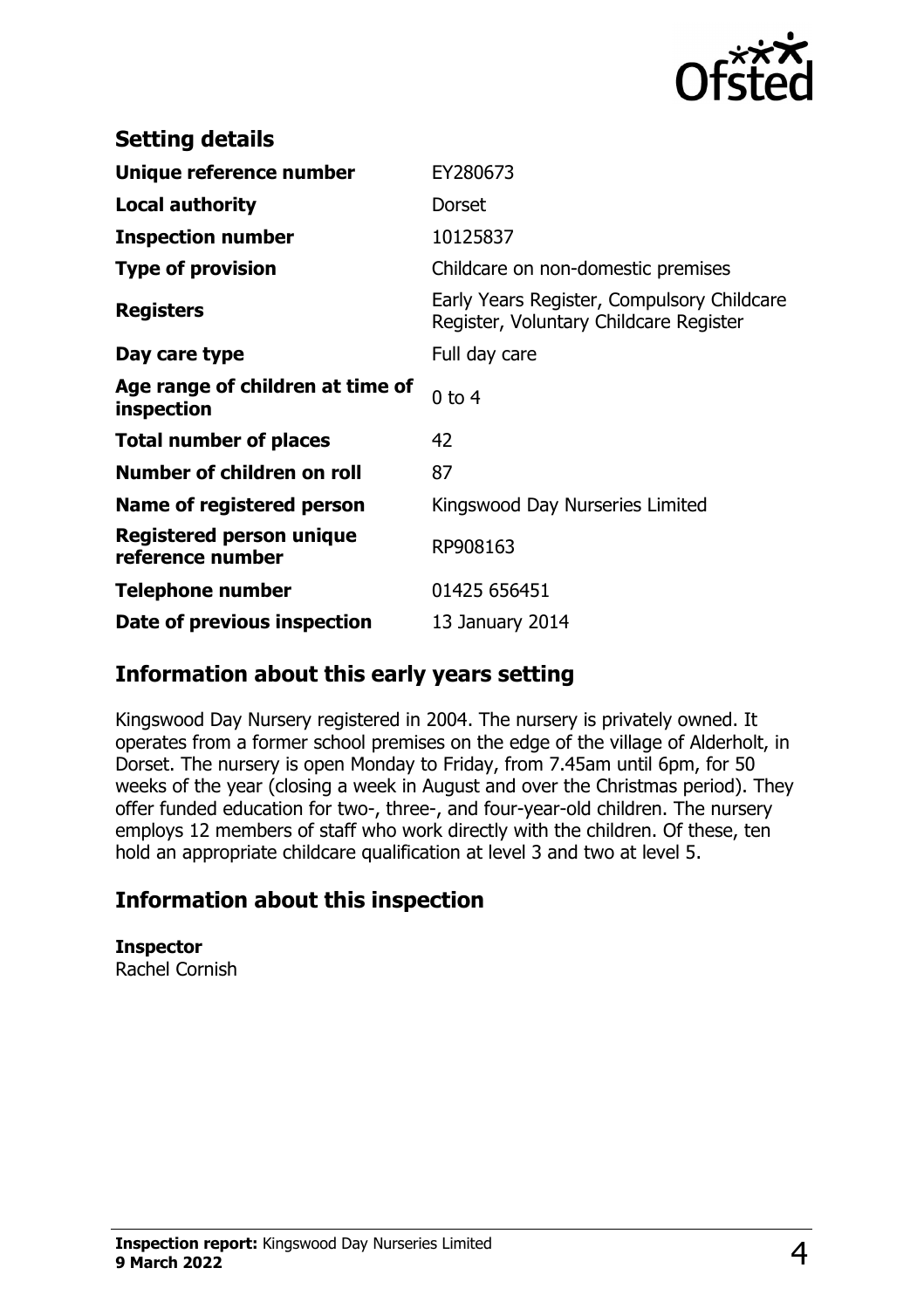

#### **Inspection activities**

- $\blacksquare$  This was the first routine inspection the provider received since the COVID-19 pandemic began. The inspector discussed the impact of the pandemic with the provider and has taken that into account in their evaluation of the provider.
- $\blacksquare$  The manager and the inspector carried out a learning walk and discussed the curriculum intentions and activities for children's development.
- The inspector observed the quality of education, indoors and outdoors, and assessed the impact on children's learning.
- $\blacksquare$  The inspector carried out a joint observation of a small-group activity with the manager.
- $\blacksquare$  Children and staff spoke to the inspector during the inspection.
- $\blacksquare$  Parents shared their views about the setting with the inspector.
- $\blacksquare$  The inspector held a meeting with the manager. She looked at relevant documentation, such as evidence of the suitability of staff.

We carried out this inspection under sections 49 and 50 of the Childcare Act 2006 on the quality and standards of provision that is registered on the Early Years Register. The registered person must ensure that this provision complies with the statutory framework for children's learning, development and care, known as the early years foundation stage.

If you are not happy with the inspection or the report, you can [complain to Ofsted](http://www.gov.uk/complain-ofsted-report).